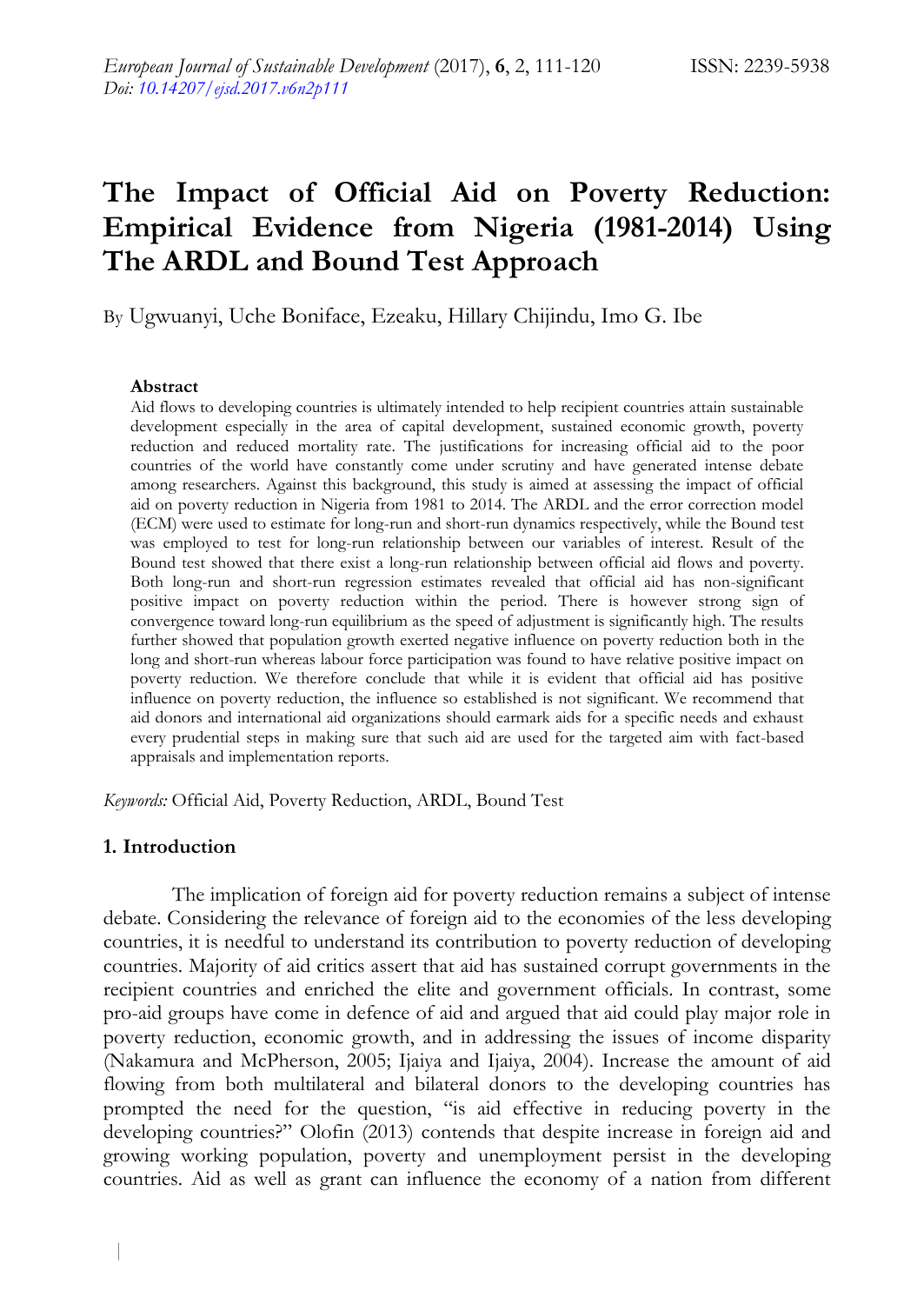fronts; increases in investment, physical and human capital, and increases in the capacity to import capital goods and technology. Aid is associated with technological transfers which promotes endogenous technical changes, fosters increase in capital productivity (Morrissey, 2001). Given the massive scale of poverty, aid might be argued to be just a drop in the ocean. However, by adjusting for differences in purchasing power, utilization of aid for a simple consumption transfer would ultimately eliminate extreme poverty (White, 1996).

Developing countries have growing resource problems. Debt profile of most of these countries is alarming, and their dependence on foreign aid and grants seem eternal. Unfortunately, as aid continues to flow, debt burden is literally overwhelming. Official development assistance flows to recipient poor countries over the past decade is on the decline, and there is the need for developing countries to seek alternative ways of fixing the serious issues of resource problem, articulate ways of effective aid utilization through the right policies and finding innovative ways of attracting additional aids (Ekanayake and Chatrna, 2015). McGillivray (2006) opines that the numerous developmental objectives that aid is targeted to achieve are based on the fundamental assumption that aid works in reducing poverty. Thus far, the effectiveness of aid in alleviating poverty and attaining other related developmental outcomes has come under serious scrutiny and many has questioned aid's impact in addressing expected developmental goals. As a result, some critics are of the opinion that aid is a failure, harmful and counterproductive in terms of the yardsticks used in measuring its effectiveness. Basically, not only the amount and features of aid matter in its effectiveness, appropriate use of funds received in the form of aid or grant also plays a major role.

Tarp (2009) emphasizes that to improve living standards significantly, poor countries must increase its productivity. In order to achieve this goal, there must be a sustained long run acquisition and efficient utilization of physical capital, human capital and technology, and support for institutions that facilitate growth. Increase in production level is dependent on investment, and investment itself is a function of domestic savings. Significant level of savings is required to achieve a high level of investment that would drive growth and reduce poverty. The problem faced by developing countries is that domestic savings is often insufficient to support investment drives. According to the dual gap growth theory, the extra fund needed to augment domestic savings is borrowed from abroad. Supporters of aid have argued that when a countries domestic savings is added to foreign aid it will significantly and positively influence investment which would promote economic growth and development.

# **2. Review of Related Literature**

Sachs and George (2009) explain that in response to extreme world poverty, the United Nations, in its Millennium Summit in 2000, agreed upon a set of Millennium Development Goals (MDGs) to be reached by year 2015 as a way of supporting future efforts to address poverty. One of the major commitments required to achieve the MDGs was for wealthy and highly industrialised nations to increase their aid to developing countries to 0.7 percent of gross national income, a target that had been in place since the mid-1960s. However, most of these nations have not achieved that goal.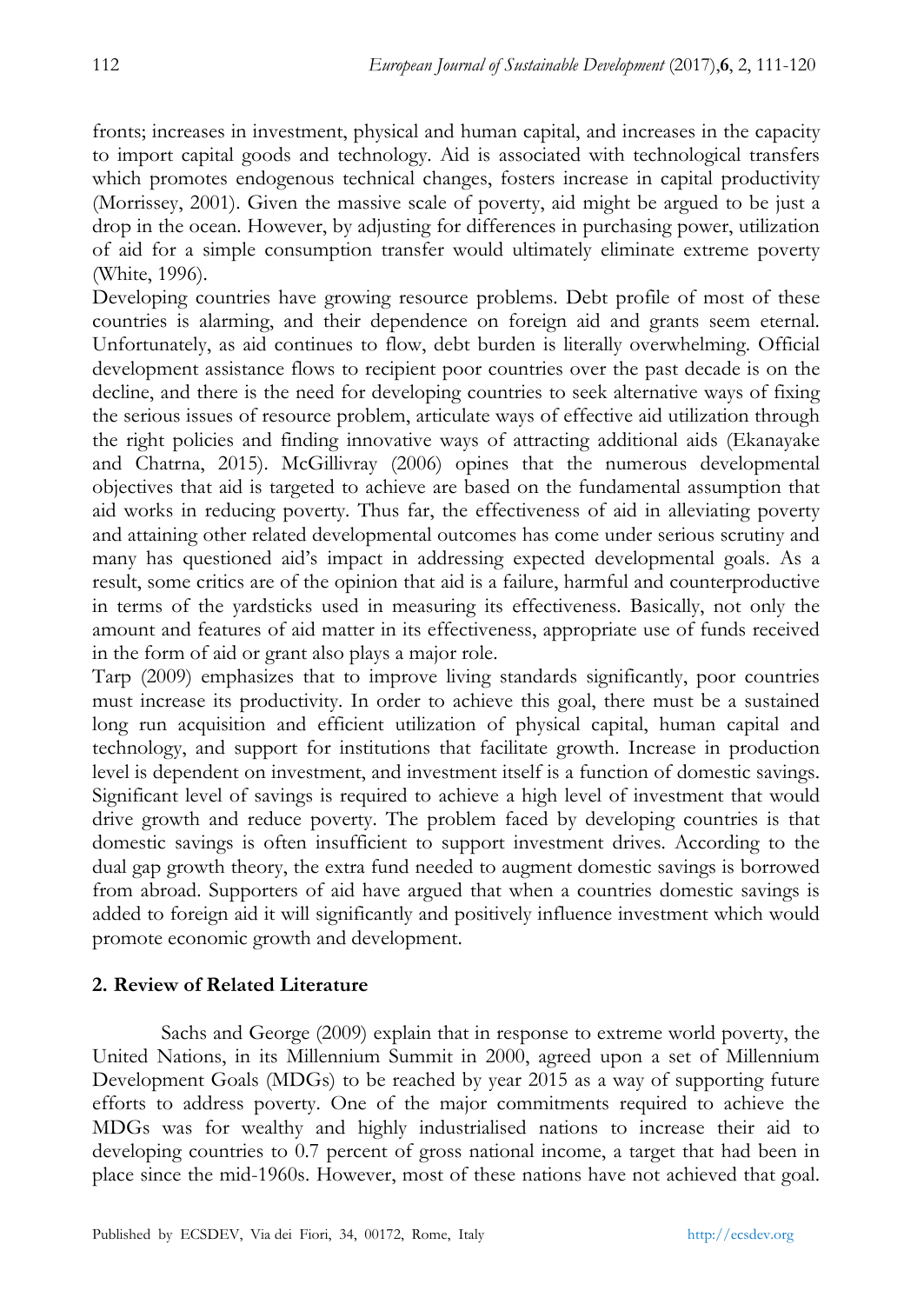Literally, some aid donations is not motivated by need for improving conditions in a particular jurisdiction but rather by internal politics and support for a government in the developed country. Such motive, argues Yanguas, 2016), has serious adverse effect on the developing country. According to Bourguignon and Leipziger (2006) one common view is that aid has a positive effect on growth, but only if recipient countries demonstrate certain characteristics, such as good policy and reforms, good institutional environments and political and economic stability.

Lawson (2016) contends that foreign aid programs, in some specific instances, have been considered to be evidently unsuccessful, or even detrimental to the intended recipient governments. Aid detractors vehemently argue that foreign aid is often diverted or misallocated by aid beneficiaries. Reference is often made to long years of aid to corruption developing countries, where little is done to address fundamental economic issues and improve the lives of vast poor population but, at the same time, the leaders enrich themselves from proceeds of foreign aid. Foreign aid may well be adjudged to be still successful on some respects where the lot of the poorer segments in beneficiary countries has been improved. It may help to alleviate poverty and narrow income disparities. In the post colonial era, foreign aid is viewed as a vehicle for the wealthy and developed countries to promote quality of live and living condition in less developed poor countries, alleviate poverty and equalize income distribution (Calderon, Chong and Gradstein, 2006; Guillaumont and Wagner, 2014; Ridwell, 2014).

Some empirical literatures have explored the nexus between foreign aid and poverty reduction and have come up with mixed findings. For instance, Olofin (2013) studied the effect of foreign aid on 8 West African countries and the results indicate that foreign aid has significant positive impact on poverty reduction in West Africa. Nakamura and Macpherson (2005) focused on the Sub-Saharan Africa. The study employed crosssectional and panel data in examining the linkage between foreign aid and poverty reduction using several poverty indexes. The results indicate that while real per capita income has significant positive impact on poverty reduction, aid has no significant effect on poverty reduction in Sub-Saharan Africa. The findings pointed that Sub-Saharan Africa is less likely to achieve MDG of halving poverty by 2015. Ijaiya and Ijaiya (2004) carried out similar study on Sub-Saharan Africa (SSA) and found that foreign aid does not contribute significantly to poverty reduction in SSA. In contrast however, Azam et al, (2015) suggests that foreign aid and debt contribute significantly to poverty expansion. The study applied the fully modified OLS (FMOLS) on 39 developing countries over the period 1990 to 2014.

Pattillo, Polak, and Roy (2007) used regression estimate based on interaction variable (IAV) in examining the effectiveness of foreign aid on growth and poverty reduction. Criteria for decision rule were based on the significance of coefficient for the IAV. The results reveal that IAV coefficient is statistically significant an indication that foreign aid exert positive influence on the dependent variable.

Masud and Yontcheva (2005) assessed the effect of foreign aid in reducing poverty through its impact on human development indicators. A dataset of both bilateral aid and Non-governmental (NGO) aid flows was used. Our results showed that NGO aid reduces infant mortality and did so more effectively than official bilateral aid, while aid impact on illiteracy was less significant. The were mixed evidence of a substitution effect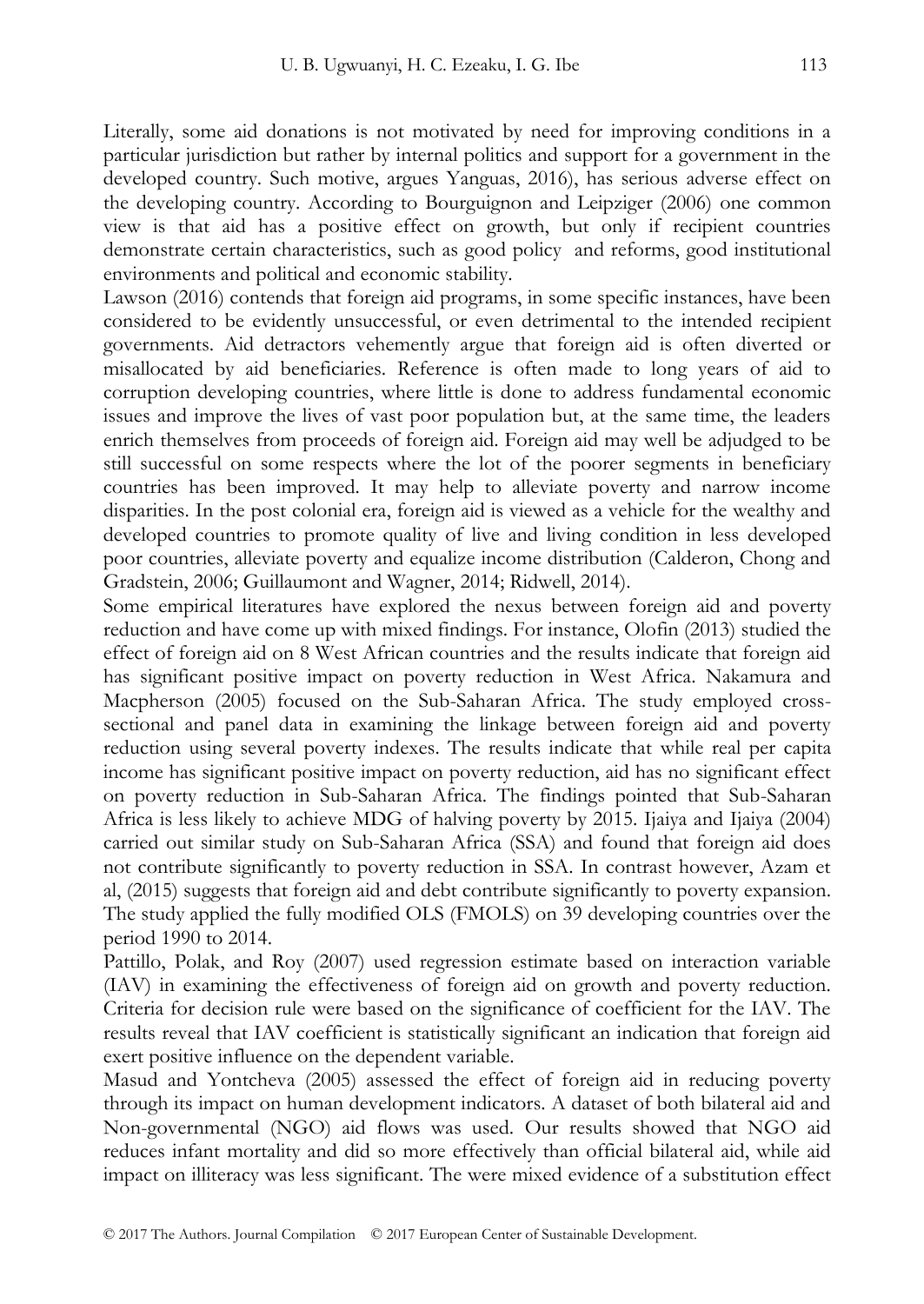as the study attempted to find out if foreign aid reduces government efforts in achieving developmental goals and find mixed evidence of a substitution effect.

Girma (2015) utilised the Autoregressive Distributed Lag (ARDL) approach to cointegration as he examined whether aid effectiveness is conditional on stable macroeconomic policy environment. The study used time series data for the period 1974 to 2011. The results showed that while separate foreign aid had negative impact on economic growth, aid policy index was found to have contributed positively to economic growth in Ethiopia if supplementation takes place under stable macroeconomic policy environment. This finding is in line with the results in Woldekidan (2015) which used the vector error correction model (VECM) and time series data spanning 1975 to 2010. Moreover, in the context of Papua New Guinea, Feeny (2003) added that level of inequality reduces the impact of growth on poverty.

De and Becker (2015) evaluated the allocation and impact of foreign aid with emphasis on disaggregated estimates from Malawi. The impact results of foreign aid on poverty reduction revealed distinct sub-national framework which was found to have sufficient granularity, and geographic living standards information should be used as a guide in future aid allocation. The propensity score matching methods reveal potential positive impact of educational aid on school enrollment. Health aid was found to have positive effect in decreasing disease severity as water aid has significant impact in reducing diarrhea prevalence.

### **3. Data and Methodology**

Data for this study were collated from secondary sources. The annualized time series data from 1981 to 2014 were estimated using the Auto Regressive Distributed Lagged (ARDL) model. We used the Bound Test to determine if there is long run relationship between the regressand and the regressors, following the Pesaran criteria of bound limits. If the variables are cointegrated, we estimate for long run ARDL and also find the speed of adjustment. One of the merits of the bound test is that it accommodates possible structural breaks which may have adverse implications on the existence of a long run association between the explained variable and the explanatory variables (Mehdi and Reza, 2011). ARDL model has methodological advantage over the normal single co-integration procedures. Under ARDL, long run and short run coefficients for the model are estimated simultaneously, and model can be developed and utilised for co-integration test even if all the variables are not stationary after first differencing  $1(1)$ , or at level i.e  $1(0)$ . In other words, the underlying assumption is that some variables are integrated at order one, 1(1) and at level, 1(0) but none is integrated at second differencing, 1(2). ARDL model can be developed when this condition is met then.

|     | able <b>1.</b> Description of variables                     |                |                                                                                        |
|-----|-------------------------------------------------------------|----------------|----------------------------------------------------------------------------------------|
|     | Variable Description                                        | <b>Measure</b> | <b>Source</b>                                                                          |
|     | <b>RHCE</b> Real Household Final<br>Consumption Expenditure | % of GDP       | World Bank national accounts data, and<br>OECD National Accounts data files            |
| ODA | Net Development<br>Assistance                               | Per capita     | Development Co-operation Report, and<br>International Development Statistics database. |

**Table 1.** Description of Variables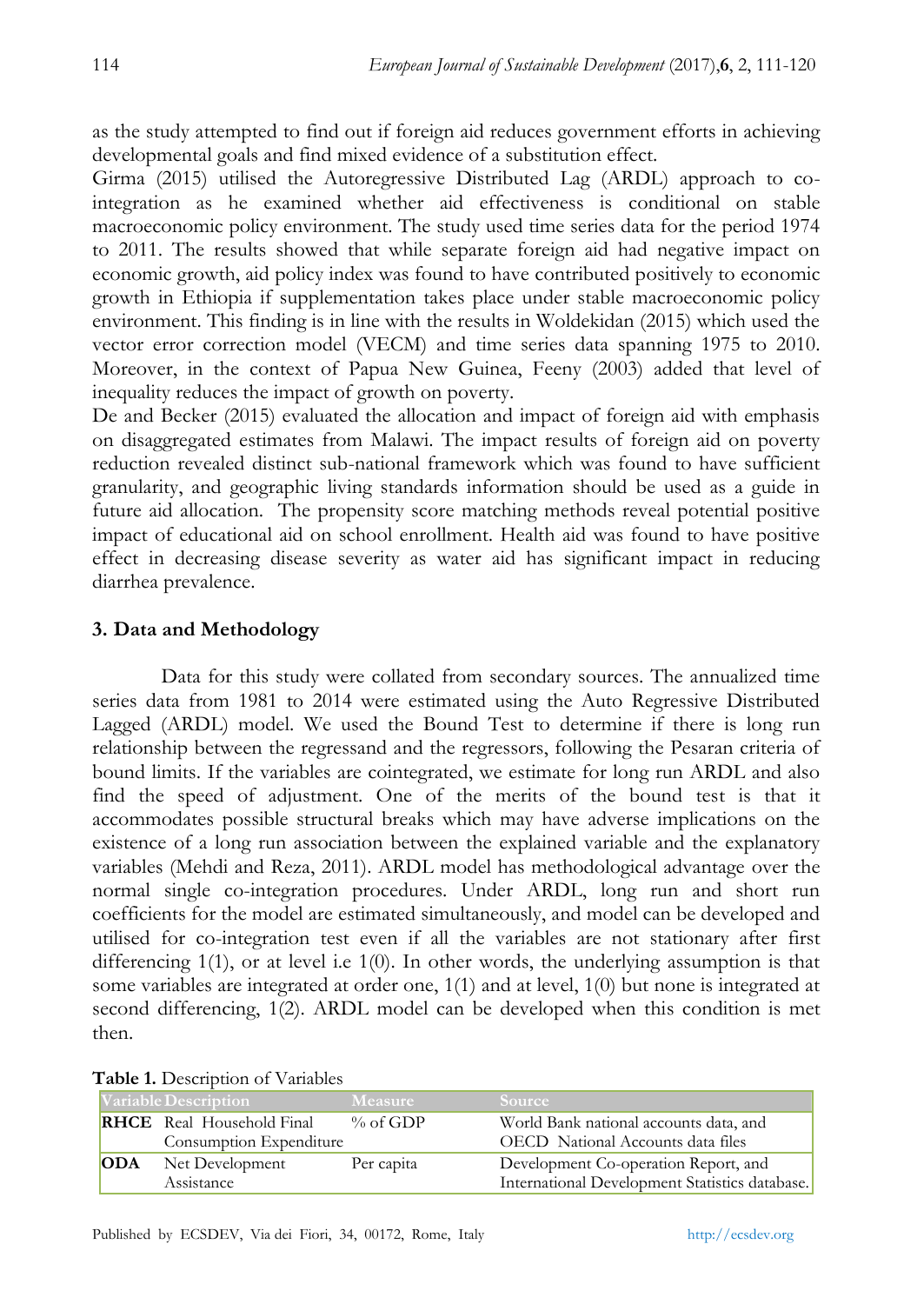| <b>GOP</b>  | Population growth                            | Annual % change   | United Nations Population Division. World<br>Population Prospects |
|-------------|----------------------------------------------|-------------------|-------------------------------------------------------------------|
| <b>LFPR</b> | Labour Force Participation % of economically | active population | International Labour Organization, Key                            |
|             | Rate                                         | ages 15 and above | Indicators of the Labour Market database                          |

## **3.1 Model Specification**

Model for this paper will follow the primary linear model form in Nakamura and McPherson (2005) which attempted to ascertain if foreign aid is effective in reducing poverty. The model for the study was represented as,

 = <sup>0</sup> + 1 + 2 + -------------------------------------------------------------- (1) Where c and t denote country and time respectively, PI<sub>ct</sub> is the logarithm of poverty index,  $y_{ct}$  is the logarithm of per capital income and  $X_{ct}$  is a set of conditioning variables, and  $\varepsilon_{ct}$  is the error term.

Equation (1) will be modified to reflect the peculiarity of our study and variables selected. The long run model is therefore expressed as,

 = <sup>0</sup> + 1 + 2 + 3 + -------------------------------------- (2) Where t indexes time, RHCE is real household final consumption expenditure and proxy for poverty reduction, ODA is the ratio of official development assistance to GDP, LFPR is labour force participation rate, GOP is growth of population,  $\varepsilon_t$  is error term,  $\beta_0$ is intercept,  $β_1 - β_3$  are parameter estimates.

The ARDL model with error correction parameter and short-run dynamic model can be derived from equation (2) and presented as,

 $\Delta R HCE_{t,i} =$ 

 $b_0 + \sum_{i=1}^{n1} b_{1i,j} \Delta RHCE_{t-1}$ , +  $\sum_{i=0}^{n2} b_{2i,j} \Delta ODA_{t-1,j} + \sum_{i=0}^{n3} b_{3i,j} \Delta LFPR_{t-1,j}$  + 4,∆−1, + −1, + 4 =0 --------------------------------------------------------- (3)

Where  $\Delta$  denotes first differencing operator, b<sub>0</sub> is constant, b<sub>1</sub>. 4<sub>4</sub> are coefficients of short run dynamics, I and j are lag lengths, n is the number of lags,  $ect_{t-1}$  is error correction term and speed of adjustment.

From the foregoing, a representation of the ARDL approach to co-integration or bound test can be expressed as,

# $\Delta R HCE_{t,j} =$

 $c_0 + \sum_{i=1}^{m} c_{1i,j} \Delta RHCE_{t-1}$ , +  $\sum_{i=0}^{m} c_{2i,j} \Delta ODA_{t-1,j} + \sum_{i=0}^{m} c_{3i,j} \Delta LFPR_{t-1,j}$  +  $\sum_{i=0}^{m4} c_{4i,j} \Delta GOP_{t-1,j} + c_5 R HCE_{t-t,j} + c_6 ODA_{t-1,j} + c_7 GOP_{t-1,j} + v_t$  --------------- (4) We are guided by Pesaran, *et al*. (2001) to determine the presence of long run association among the variables. Here we apply the bound test, which is essentially based on the Ftest, compared with bound limits criteria.

Unit root test will be conducted on our variables to determine there stationarity status. This is important since our data set is a time series data and the coverage period is long. For ARDL model to stand, the variables will either be purely integrated of order Zero,  $1(0)$ , or order one,  $1(1)$  or a mixture of  $1(0)$  and  $1(1)$ , but none on the variable will be integrated of order two, 1(2).

The general model for Augmented Dickey-Fuller unit root test can be represented thus,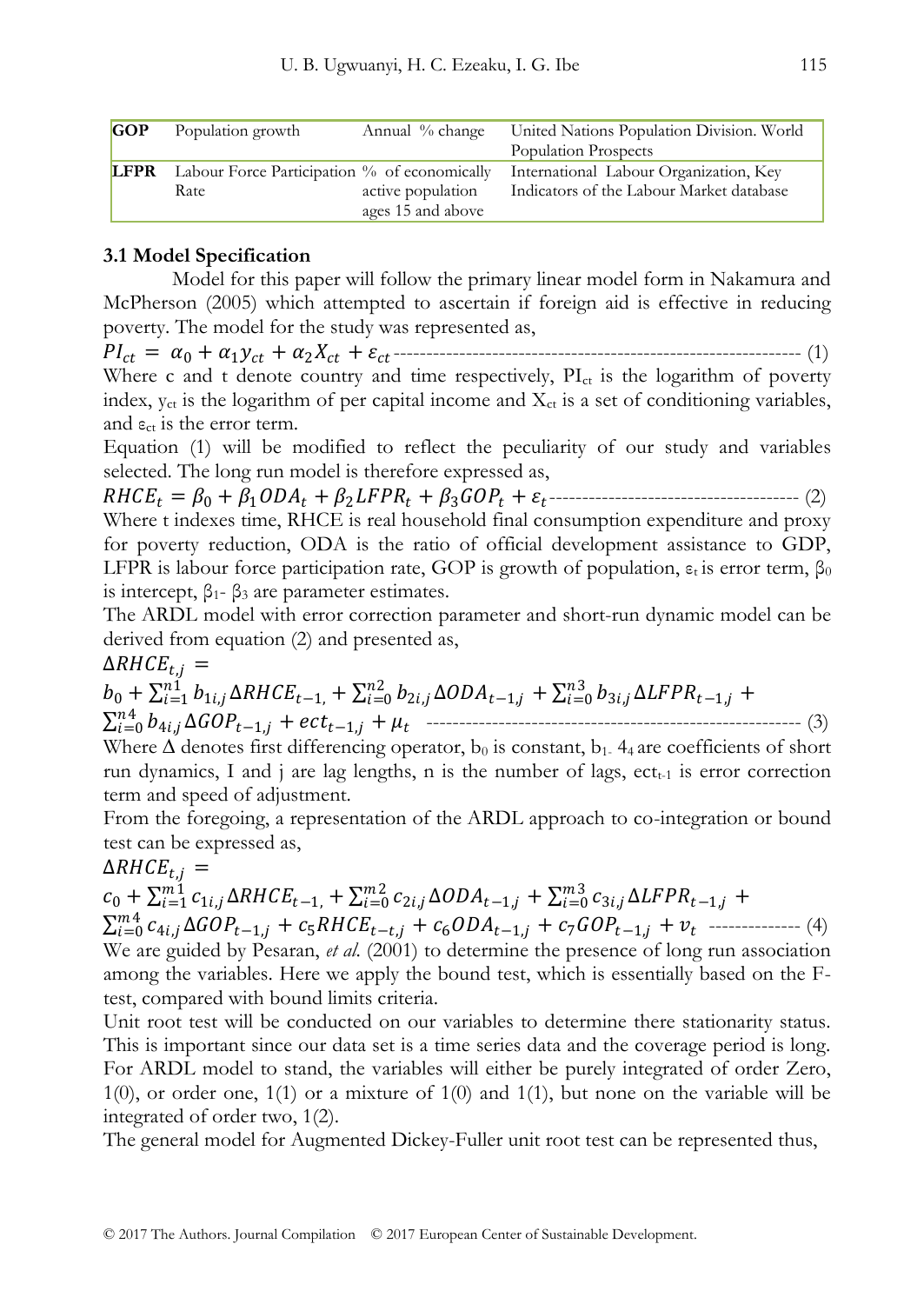$\Delta y_t = \beta_0 + \beta_1 t + \lambda y_{t-1} + \sum_{j=1}^p \delta_j \Delta y_{t-j} +$ −1 ------------------------------------------- (5) Where  $y_{t-1}$  is lagged value of  $y_t$  at first difference, and  $\Delta y_{t-j} = a$  change in lagged value,  $δ$  is measure of lag length, while  $Δy_t$  is first difference of  $y_t$ , and  $μ_t$  = white error term.

## **4. Results and Discussion**

|             | VARIABLES ADF @ LEVEL | <b>CRITICAL VALUE</b>                       |       |        | P Valuel Order of Integration |
|-------------|-----------------------|---------------------------------------------|-------|--------|-------------------------------|
|             |                       | $1\%$                                       | $5\%$ | $10\%$ |                               |
| <b>RHCE</b> | $-4.663295$           | $[-3.646342]$ -2.954021 - 2.615817   0.0007 |       |        | 1 (0`                         |
| <b>ODA</b>  | $-3.167689$           | $[-3.639407]$ -2.951125 -2.614300  0.0309   |       |        | 1 (0)                         |
| <b>LFPR</b> | $-9.019564$           | $[-3.653730]$ -2.957110 -2.617434 0.0000    |       |        | 1 (1                          |
| GOP         | $-3.796291$           | $-3.699871$ $-2.976263$ $-2.627420$ 0.0080  |       |        | (0)                           |

**Table 2.** Augmented Dickey-Fuller (ADF) Unit Test Results

*Source: Authors'*

Table 2 presents the stationarity test results for the respective variable. It can be duly observed that the variables attained stationarity at different points of integration. Besides labour force participation rate (LFPR) that is stationary after first difference, the rest of the variables are stationary at level. This state of stationarity satisfies the assumptions for ARDL hence the estimation procedures for co-integration may proceed.

**Table 3.** ARDL Bound test for co-integration

| F-statistic  |                       | 6.639330 |
|--------------|-----------------------|----------|
|              | Critical Value Bounds |          |
| Significance | I0 Bound              | I1 Bound |
| 10%          | 2.72                  | 3.77     |
| $5\%$        | 3.23                  | 4.35     |
| $2.5\%$      | 3.69                  | 4.89     |
| $1\%$        | 4 29                  | 5.61     |

*Source: Authors' 2016.*

Table 3 demonstrates that results of F-test for co-integration. The F-statistic is greater than critical value of bounds, which indicated than there exists a long-run relationship among the variables.

|  |  |  | Table 4. Estimated long run coefficients ARDL |  |
|--|--|--|-----------------------------------------------|--|
|--|--|--|-----------------------------------------------|--|

| <b>Variables</b>  | Coefficients | t-Statistic | <b>P-Value</b> |
|-------------------|--------------|-------------|----------------|
| <b>ODA</b>        | 0.005998     | 0.073377    | 0.9424         |
| <b>LFPR</b>       | 0.434030     | 0.104960    | 0.9176         |
| GOP               | $-391.2585$  | $-2.281534$ | 0.0357         |
|                   | R-Squared    | 0.651677    |                |
| Prob(F-statistic) |              | 0.032670    |                |
| DW                |              | 2.328739    |                |

*Source: Authors', 2016.*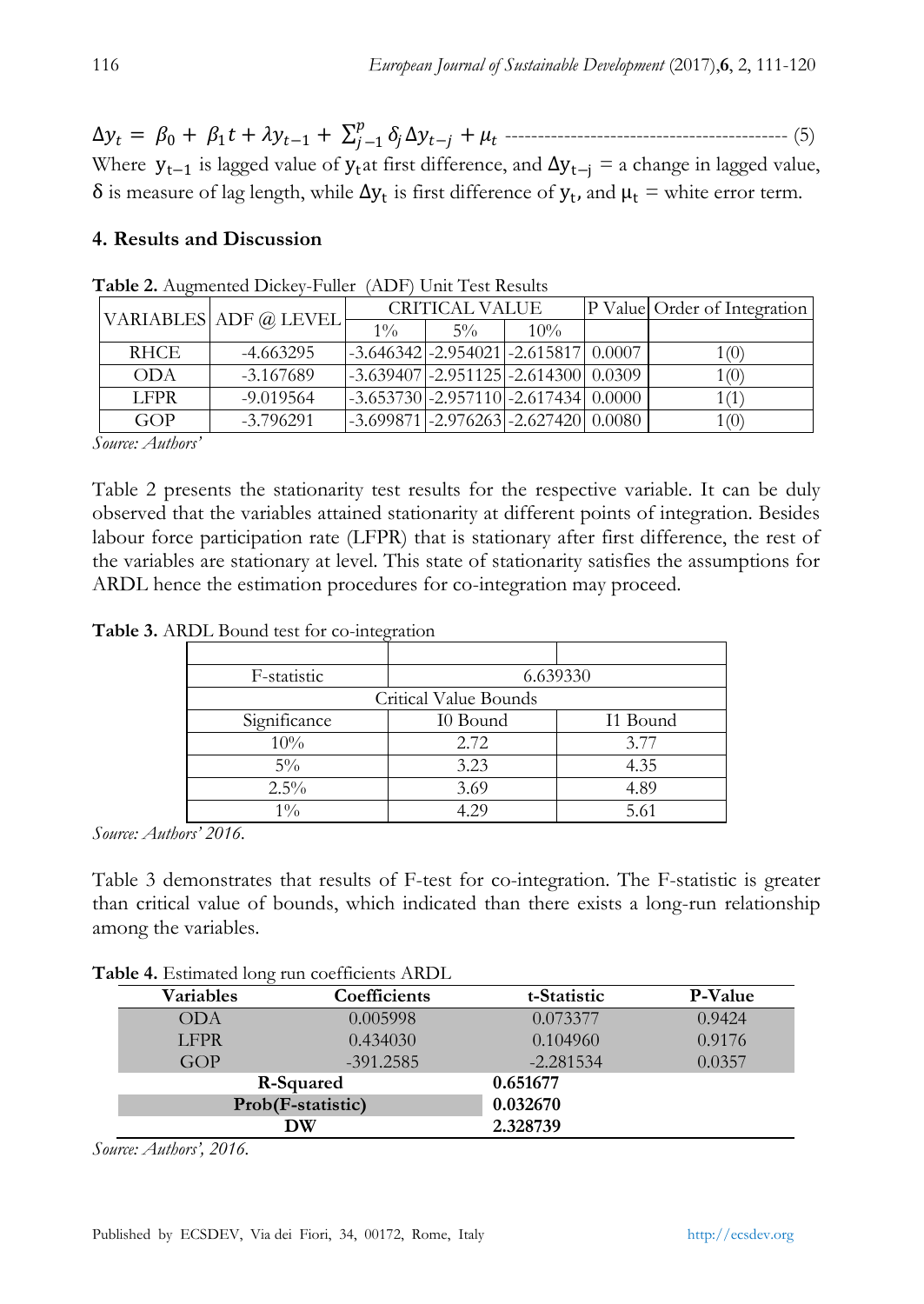Table 4 presents the long-run estimate having established cointegration. ODA has positive but non-significant effect on poverty reduction as measured by real household final consumption expenditure (RHCE). The results indicate that one percent change in official development assistance (ODA) results in only approximately 0.006% change in poverty reduction. Labour force participation rate equally has non-significant positive impact on poverty reduction and taken separately brings about 0.43% change in poverty reduction. Population growth (GOP) on the other hand was found to have negative and significant impact on poverty reduction in Nigeria over the period captured by this study.

| Variable                                                                    | Coefficient | t-Statistic | Prob.  |  |  |
|-----------------------------------------------------------------------------|-------------|-------------|--------|--|--|
| $D()$ $D'A'$                                                                | 0.093624    | 1.125932    | 0.2713 |  |  |
| D(LFPR)                                                                     | 4.334495    | 1.008267    | 0.3234 |  |  |
| D(GOP)                                                                      | $-88.21031$ | $-1.237349$ | 0.2279 |  |  |
| $ECM(-1)$                                                                   | -1.599613   | -5.114860   | 0.0000 |  |  |
| R-squared = 0.56, Prob(F-statistic) = 0.000000, Durbin-Watson stat = $2.13$ |             |             |        |  |  |

**Table 5.** Estimated short-run coefficients (Error Eorrection Model)

*Source: Authors' 2016.*

The short-run dynamics in table 5 shows that ODA and LFPR have positive effect on poverty reduction though the estimated influence are not significant. GOP on the other hand has negative effect on poverty reduction. GOP has negative impact on poverty reduction as one percent change in GOP results in 88.2% decrease in poverty reduction. The error correction term has the expected signs, and reveals that the speed of adjustment to long-run equilibrium is quite high. The result indicated that approximately 160% of deviation from long-run equilibrium is corrected each year.

|                                      | Short run |         | Long run  |         |
|--------------------------------------|-----------|---------|-----------|---------|
| <b>Tests</b>                         | Statistic | P value | Statistic | P value |
| Breush-Godfrey serial Correlation LM | 3.33      | 0.19    | 5.71      | 0.057   |
| Heteroskedasticity test              | 3.40      | 0.49    | 16.09     | 0.19    |
| Jarque Bera Normality Test           | 1.06      | 0.58    | 2.26      | 0.32    |
| Ramsey Reset Log Likely hood Ratio   | 0.59      | 0.45    | 0.80      | 0.38    |

**Table 5.** Diagnostic tests for long-run and short-run model

*Source: Authors' 2016.*

As can be observed from table 5 both long run and short run model pass all the respective diagnostic tests of serial correlation (Breusch-Godfrey test), heteroskedasticity, and normality test. The Ramsey RESET test also suggests that the model is well specified.

# **4.1 Stability Test**

Cumulative sum of recursive residuals (CUSUM) and the CUSUM of square (CUSUMSQ) is applied to determine the parameter stability.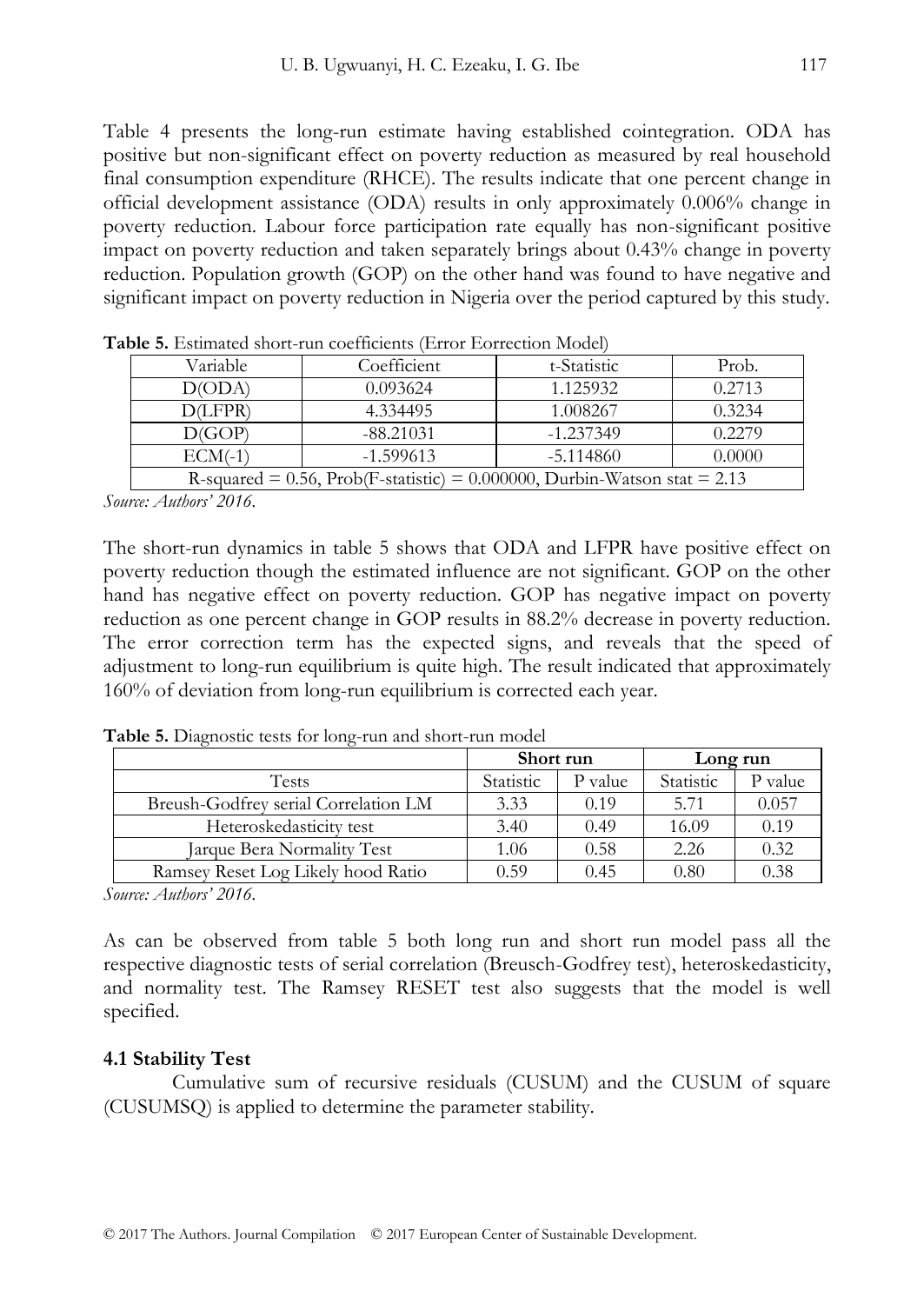

*Fig. 1. Recursive Estimates.*

Figure 1 presents the recursive estimate for residuals and shows the coefficients passed stability test. The absence of instability was confirmed by the plot of the CUSUM statistic and the CUSUM of square (CUSUMSQ) which fall inside and between the critical bounds of the 5% confidence interval of parameter stability.

### **5. Conclusion**

Aid flows to developing countries is ultimately intended to help recipient countries attain sustainable development especially in the area of capital development, sustained economic growth, poverty reduction and reduced mortality rate. The justifications for increasing official aid to the poor countries of the world have constantly come under scrutiny and have generated intense debate among researchers. Against this background, this study is aimed at assessing the impact of official aid on poverty reduction in Nigeria from 1981 to 2014. We tested for cointegration using the Bound test and observed that there exist a long-run relationship between official aid flows and poverty. Both long-run and short-run regression estimates revealed that official aid has non-significant positive impact on poverty reduction within the period. There is however strong sign of convergence toward long-run equilibrium as the speed of adjustment is significantly high. The results further showed that population growth exerted negative influence on poverty reduction both in the long and short-run whereas labour force participation was found to have relative positive impact on poverty reduction. We therefore conclude that while it is evident that official aid has positive influence on poverty reduction, the influence so established is not significant. We recommend that aid donors and international aid organizations should earmark aids for a specific needs and exhaust every prudential steps in making sure that such aid are used for the targeted aim with fact-based appraisals and implementation reports.

### **References**

Azam, M. (2016). The impact of foreign remittances on poverty alleviation : Global evidence. *Interdisciplinary Approach To Economics And Sociology*, *9*(1), 264–281. http://doi.org/10.14254/2071-789X.2016/9- 1/18

Bourguignon, F. D. L. (2006). Aid, Growth , and Poverty Reduction: Toward a New Partnership Model. *World Bank*, (April), 1–21.